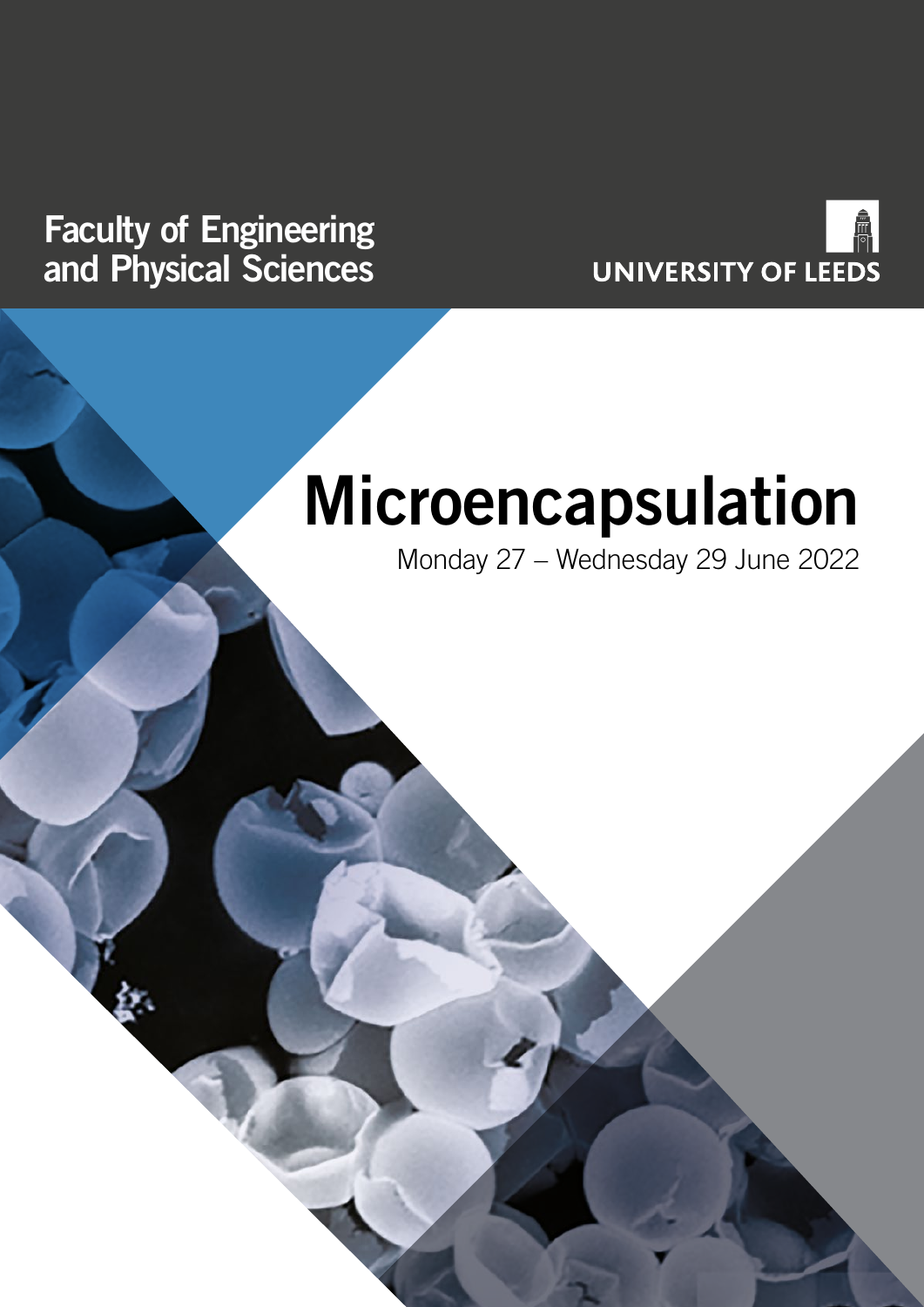# **Microencapsulation**

### Monday 27 – Wednesday 29 June 2022, University of Leeds

### **About the course**

This course covers the basic science and engineering of microencapsulation across a wide range of applications including the important stages of emulsification control, stability and release property control. Whilst the majority of the course involves emulsions, multiple emulsions and particle coating, we also provide a comprehensive description of the range of characterisation tools and their applicability. The emphasis is on understanding the fundamental behaviour of the interactions of the various components in such complex systems. This should provide the basis for a rational approach to formulating and producing micro encapsulates to meet a range of needs.

The course offers a programme of academic and industry cooperation taking delegates from the basic science through to manufactured products. Recent updates to the course mean that we are now also focusing on alternatives to historical microencapsulation systems in response to the recent microplastics regulations, which is driving the industry towards developing biodegradable alternatives. This year's course will feature sessions to better understand the regulation environment, to specifically describe alternative microcapsule shell materials that are more environmentally friendly and some discussion around biodegradability testing.

- **10:00 Introduction to the course**
- **10:10 Map to guide you through the course: microencapsulation methods vs product requirements** Professor David York
- **10:50 Important properties of system to encapsulate (Hansen solubility parameter)** Professor Steven Abbott, TCNF & University of Leeds
- 11:30 Coffee
- **11:50 Important Capsule Properties Olivier Cavre**

### **Course aims**

On completion of this short course, you will have an understanding of:

> **Membrane emulsification: Monodisperse droplet production Fave Sanderson, Micropore**

- developing a rational approach to formulate or modify emulsions for optimal processing behaviour and use available laws and scaling relations to predict behaviour.
- the various methods to turning emulsions into encapsulates, including the process conditions that impact their final properties and behaviour.
- selecting characterisation devices and defining measurement procedures for a specific application.
- evaluating and interpreting experimental data.
- biodegradability and alternatives to microplastics.

### **Who should attend**

Dr Olivier Cayre **11.30 Microplastics regulations** Clare Liptrot, Croda

Scientists and engineers in the chemical, petroleum, polymers, coatings, inks, food, pharmaceutical, cosmetics, and general chemical industries with responsibility for R&D projects, process engineering, manufacturing or product formulation involving incorporating micro-encapsulates into formulated products.

> **Spray drying Professor David York**

### **Programme**

### **Monday 27 June 2022**

**16:15 Membrane emulsification: applications in encapsulation/coacervation and biodegradable polymers** David Palmer, Micropore

**Basic science and key points around microencapsulation – what you need to know to get started**

09:30 Registration

#### **Spray drying**

**12:30 Introduction to spray drying for encapsulation** Professor David York

13:10 Lunch

- **14:10 Droplets and sprays in encapsulation: background in forming droplets from nozzles and common process units** Dr Phil Threlfall-Holmes, TH Collaborative Innovation & Visiting Professor, University of Leeds, (formerly of AkzoNobel)
- **14:50 Demonstration session 1**

**Release Rates in Alginate Systems (title to be confirmed)** Ben Lobel, University of Leeds

16:05 Tea

#### **Coating of particles**

- **16:25 Process fluid bed coaters, pan coaters** Professor David York
- **17:05 Particle functionalization by core-shell or matrix-encapsulation in fluidized beds from an industrial perspective** Didier Schons, Glatt
- 17:35 End of day one

### **Tuesday 28 June 2022**

**Coating of particles cont… 09:00 Industry presentation on coating of** 

**solid particles using fluid beds**

Dr. Henning Falck/Tom Wytrwat, Neuhaus Neotec

**09:40 Single step and solvent-free plasma of particles**

### **functionalization and encapsulation**

Rik Verschueren, Partix

10:20 Coffee **10:40 How to decide on an affordable microencapsulation method – economics behind encapsulation**

### **Emulsion-based methods**

## **11:20 Focus on emulsion-based**

- Professor David York
- **encapsulation methods: what the rest of the course contains**
	-

12:10 Lunch

### **13:10 Industry perspective : EU regulations and impact on industry with regards**

**environmental impact and micro plastics with respect to formulated products** Andre Barros, Procter & Gamble

**14:00 Emulsion theory, importance of miscibility/cLogP, how useful is HLB of surfactants, Pickering emulsions/ colloidosomes** Professor Brent Murray, University of Leeds

14:40 Tea

**15:00 Demonstration session 2**

**Metal shell capsules preparation – achieving retention and triggered release of small volatile actives** To be confirmed

**16.55 Interfaces into shells: past and current** 

- **encapsulation and release methods** Dr Olivier Cayre
- 17:35 End of day two

### **Wednesday 29 June 2022**

#### **Emulsion-based methods: turning emulsions into core-shell microcapsules**

- **09:00 From interfacial polymerisation to inorganic shells – potential for evolving microcapsule systems** Dr Olivier Cayre
- **09:40 Controlling fragrance retention in microcapsules for Consumer Products** Ian Harrison, Givaudan
- 10:20 Coffee
- **10:40 Pickering emulsions for food applications with emphasis on the controlled delivery of actives** Fotis Spyropoulos, University of Birmingham
- **11:20 Biodegradability** Lynette Holland, Xampla
- **12:00 Trouble shooting forum**
- 12:45 Lunch
- **13:45 Key properties and evaluation** Dr Nicole Hondow, University of Leeds
- **14:25 Characterisations of release and biodegradability of capsules and other properties** Dr Olivier Cayre and Amna Khatun, University of Leeds
- **15:05 Evaluating mechanical properties and release rates – techniques, challenges and watch outs** Professor David York/Dr Olivier Cayre
- **15:45 Optional lab tour**
- 16:30 End of day three and course

Please note, although we remain devoted to the programme specified, we reserve the right to vary the programme in detail if required to do so by factors beyond our control.

View the full programme and book your place online at **http://eps.leeds.ac.uk/short-courses**

### **Course Directors**

Dr Olivier Cayre, University of Leeds

Professor David York, Visiting Professor, University of Leeds (formerly of P&G)

Visit the course website for information on the course directors and their experience.

### **What our previous delegates say:**

"The course was comprehensive and a lot of effort was invested to make it as broad and professional as possible. The presentations were great and it gave us a greater glimpse of the microencapsulation field which is extremely helpful."

"A good overview of the basic science involved in microencapsulation to better understand and design these complex systems"

"A useful course on the techniques of microencapsulation, as well as a balance of talks from industry and academia"